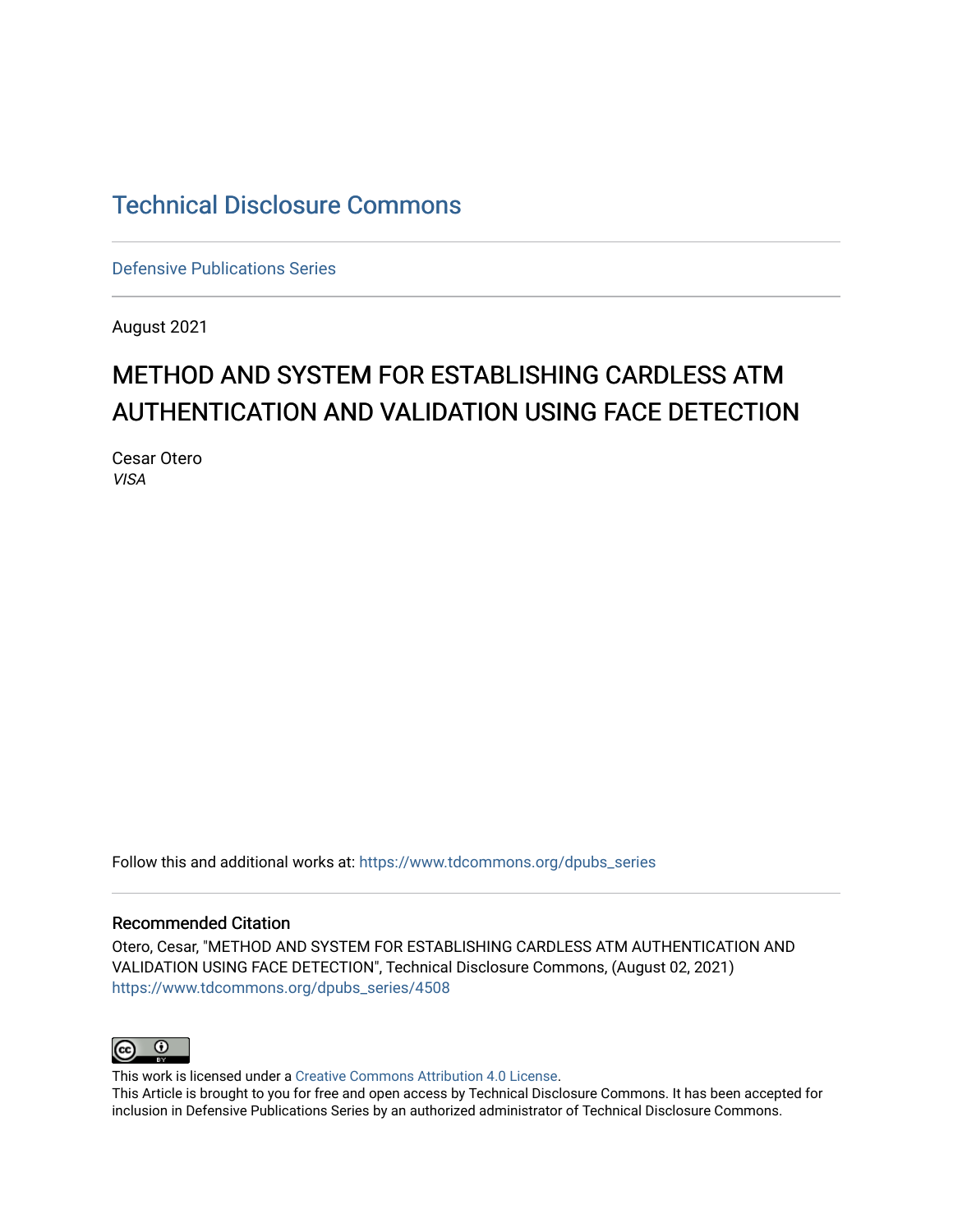### **METHOD AND SYSTEM FOR ESTABLISHING CARDLESS ATM AUTHENTICATION AND VALIDATION USING FACE DETECTION**

**VISA**

**INVENTOR: CESAR OTERO**

1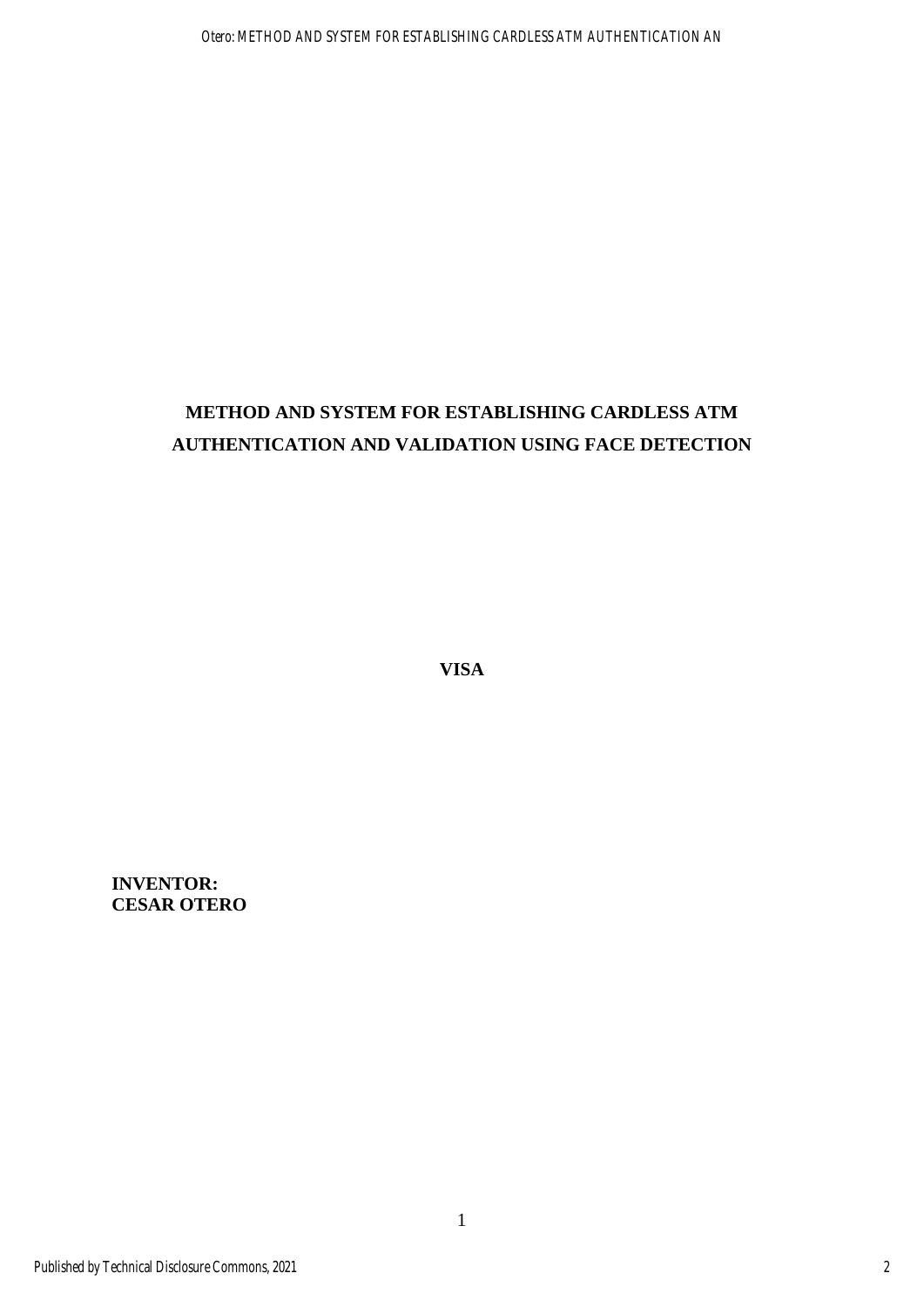#### **TECHNICAL FIELD**

[0001] This disclosure relates to card-less Automated Teller Machine (ATM) authentication and validation using face detection.

### **BACKGROUND**

[0002] An Automated Teller Machine (ATM) card is a payment card or specialized payment card issued by a financial organisation for example a bank that allows a user to access their financial accounts. The use of ATM services is increasing day by day overseas and also it is associated with quite a few shortcomings. For example, losing an ATM card implies a cardholder losing access to ATM machines and their money. Especially when the user is traveling overseas it becomes more difficult as the user may not be able to replace their card immediately. Hence, one of the biggest challenges that users have is gaining access to ATM functions without using a physical ATM card or a phone.

#### **BRIEF DESCRIPTION OF THE DRAWINGS**

- [0003] Additional advantages and details are explained in greater detail below with reference to the exemplary embodiments that are illustrated in the accompanying schematic figures, in which:
- [0004] **Fig. 1** illustrates a block diagram of a system for implementing embodiments consistent with the present disclosure.
- [0005] **Fig. 2** shows a flowchart illustrating a process for establishing card-less ATM authentication and validating using face detection.
- [0006] **Fig. 3** illustrates a block diagram of an exemplary computer system for implementing embodiments consistent with the present disclosure.

#### **DESCRIPTION OF THE DISCLOSURE**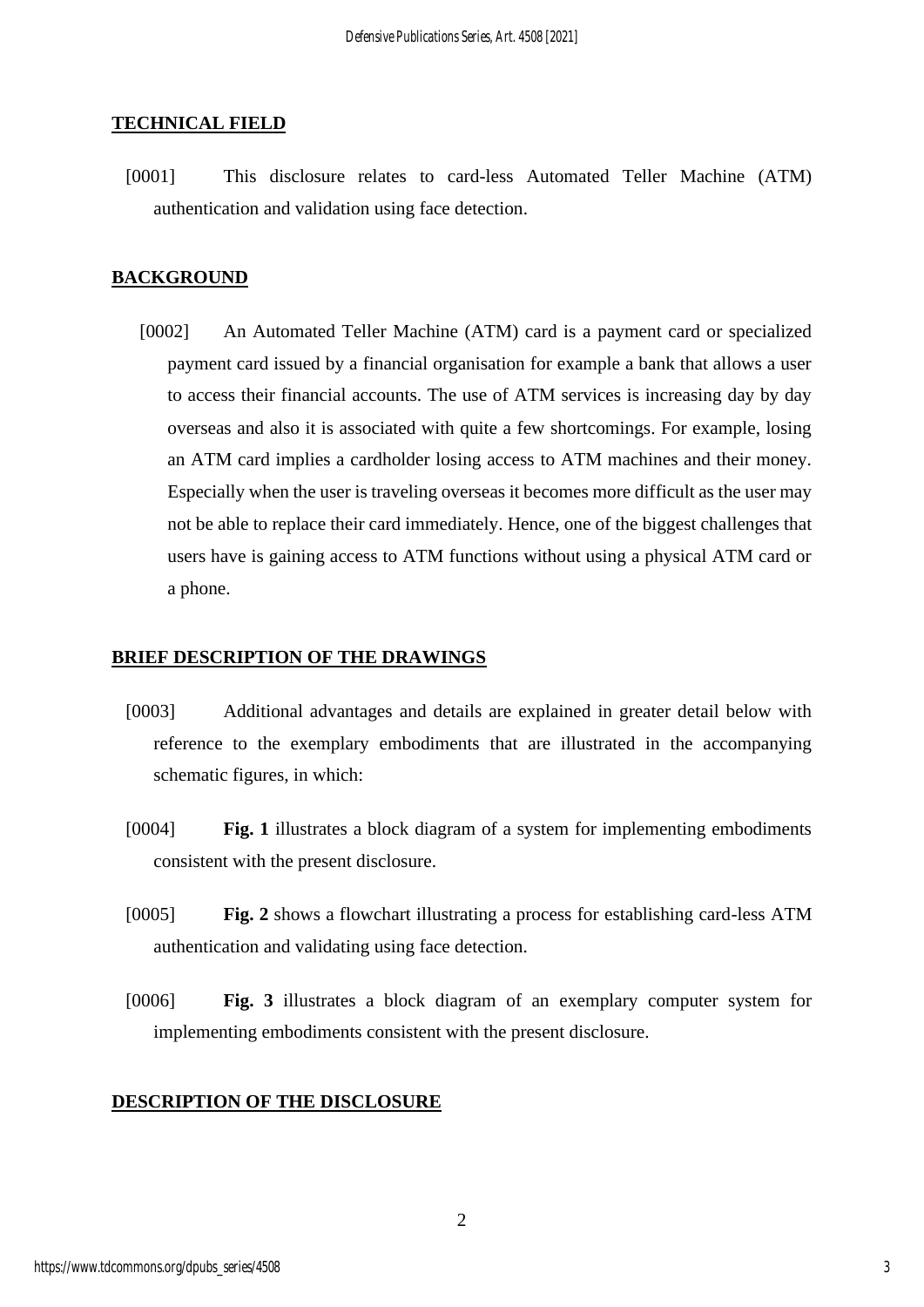- [0007] It is to be understood that the present disclosure may assume various alternative variations and step sequences, except where expressly specified to the contrary. It is also to be understood that the specific devices and processes illustrated in the attached drawings and described in the following specification are simply exemplary and nonlimiting embodiments or aspects. Hence, specific dimensions and other physical characteristics related to the embodiments or aspects disclosed herein are not to be considered as limiting.
- [0008] For purposes of the description hereinafter, the terms "end," "upper," "lower," "right," "left," "vertical," "horizontal," "top," "bottom," "lateral," "longitudinal," and derivatives thereof shall relate to the disclosed subject matter as it is oriented in the drawing figures. However, it is to be understood that the disclosed subject matter may assume various alternative variations and step sequences, except where expressly specified to the contrary. It is also to be understood that the specific devices and processes illustrated in the attached drawings, and described in the following specification, are simply exemplary embodiments or aspects of the disclosed subject matter. Hence, specific dimensions and other physical characteristics related to the embodiments or aspects disclosed herein are not to be considered as limiting unless otherwise indicated.
- [0009] No aspect, component, element, structure, act, step, function, instruction, and/or the like used herein should be construed as critical or essential unless explicitly described as such. Also, as used herein, the articles "a" and "an" are intended to include one or more items and may be used interchangeably with "one or more" and "at least one." Furthermore, as used herein, the term "set" is intended to include one or more items (e.g., related items, unrelated items, a combination of related and unrelated items, and/or the like) and may be used interchangeably with "one or more" or "at least one." Where only one item is intended, the term "one" or similar language is used. Also, as used herein, the terms "has," "have," "having," or the like are intended to be open-ended terms. Further, the phrase "based on" is intended to mean "based at least partially on" unless explicitly stated otherwise.
- [0010] It will be apparent that systems and/or methods, described herein, can be implemented in different forms of hardware, software, or a combination of hardware and software. The actual specialized control hardware or software code used to implement these systems and/or methods is not limiting of the implementations. Thus, the operation

4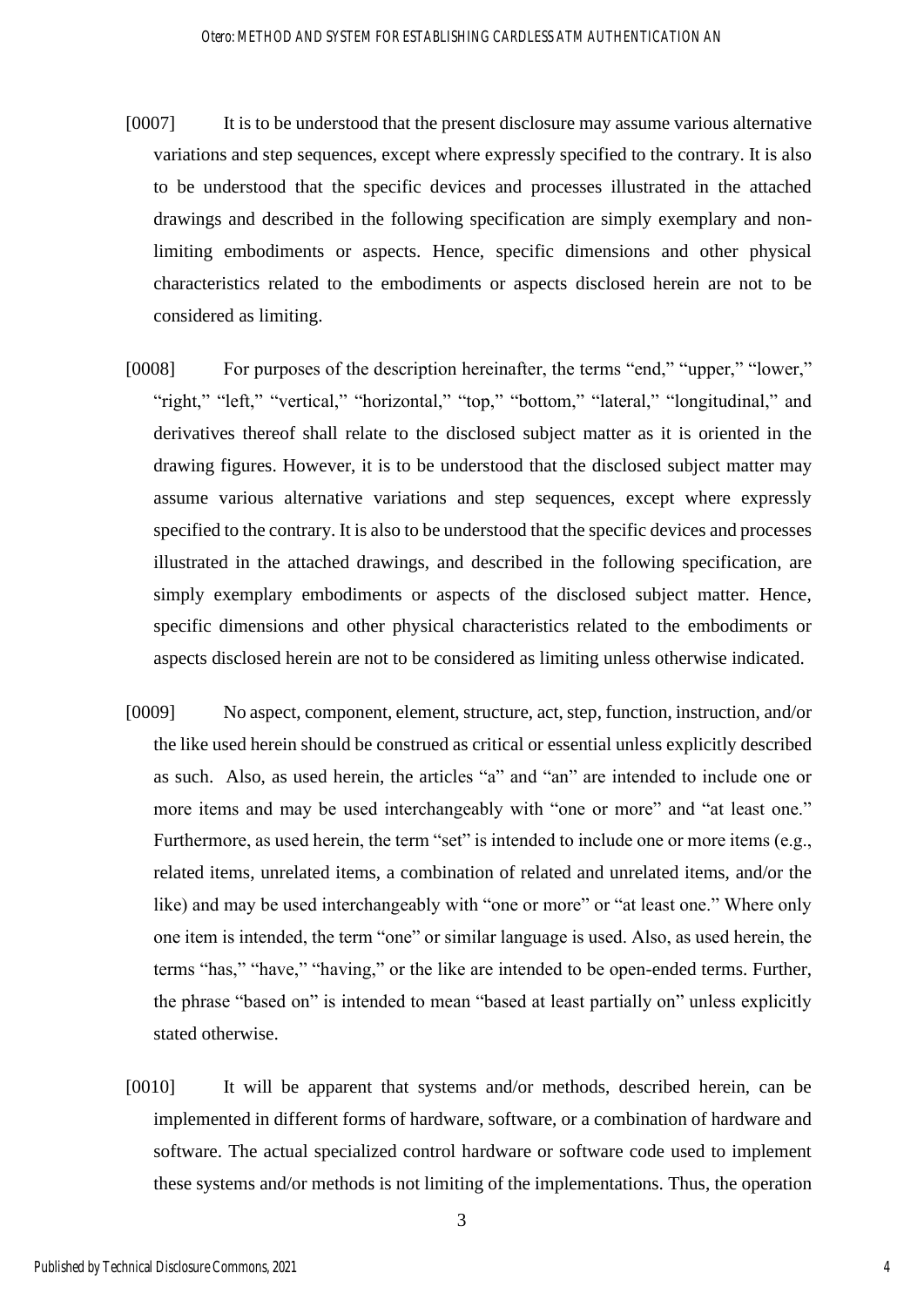and behavior of the systems and/or methods are described herein without reference to specific software code, it being understood that software and hardware can be designed to implement the systems and/or methods based on the description herein.

- [0011] Some non-limiting embodiments or aspects are described herein in connection with thresholds. As used herein, satisfying a threshold may refer to a value being greater than the threshold, more than the threshold, higher than the threshold, greater than or equal to the threshold, less than the threshold, fewer than the threshold, lower than the threshold, less than or equal to the threshold, equal to the threshold, etc.
- [0012] **Fig.1** illustrates a block diagram of a system for implementing embodiments consistent with the present disclosure. The environment comprises a user 101, an ATM 103, and an authentication system [or system] 105. The system 105 may receive weather information 107 data from a device, where the device associated with the system 105 to determine the present weather status at the location. In an embodiment, the user 101 may choose to utilize an ATM 103 for cash withdrawal or other services while traveling overseas. Consider a scenario wherein the user 101 has lost his/her ATM card. In this situation, the present invention facilitates the user 101 to access ATM 103 functionality without the physical ATM card or a phone. At first, authentication of the user 101 is initiated by using ATM's 103 built-in Closed-Circuit Television (CCTV) camera for capturing an image of the user 101 along with the background details. Alternatively, any video capturing device embedded with the ATM 103 may be used for capturing the image of the user 101. The one or more parameters are used to authenticate the user 101. The one or more parameters including, but are not limited to, CCTV captured image, weather information 107 associated with the present location, geo-location of the current ATM 103 location, user 101 biometric data stored in the database, and motion detection. The CCTV captures the images during various weather conditions such as sunny, foggy, cloudy, mist, and rainy conditions.
- [0013] In an embodiment, the system 105 receives the weather information 107 which has been collected from National Weather Service (NWS), wherein NWS is an opensource database which provides access to weather data and analysis of weather patterns. Initially, the system 105 determines the weather condition at user 101 location using retrieved data obtained from NWS such as sunny, foggy, rainy, mist, cloudy and so on.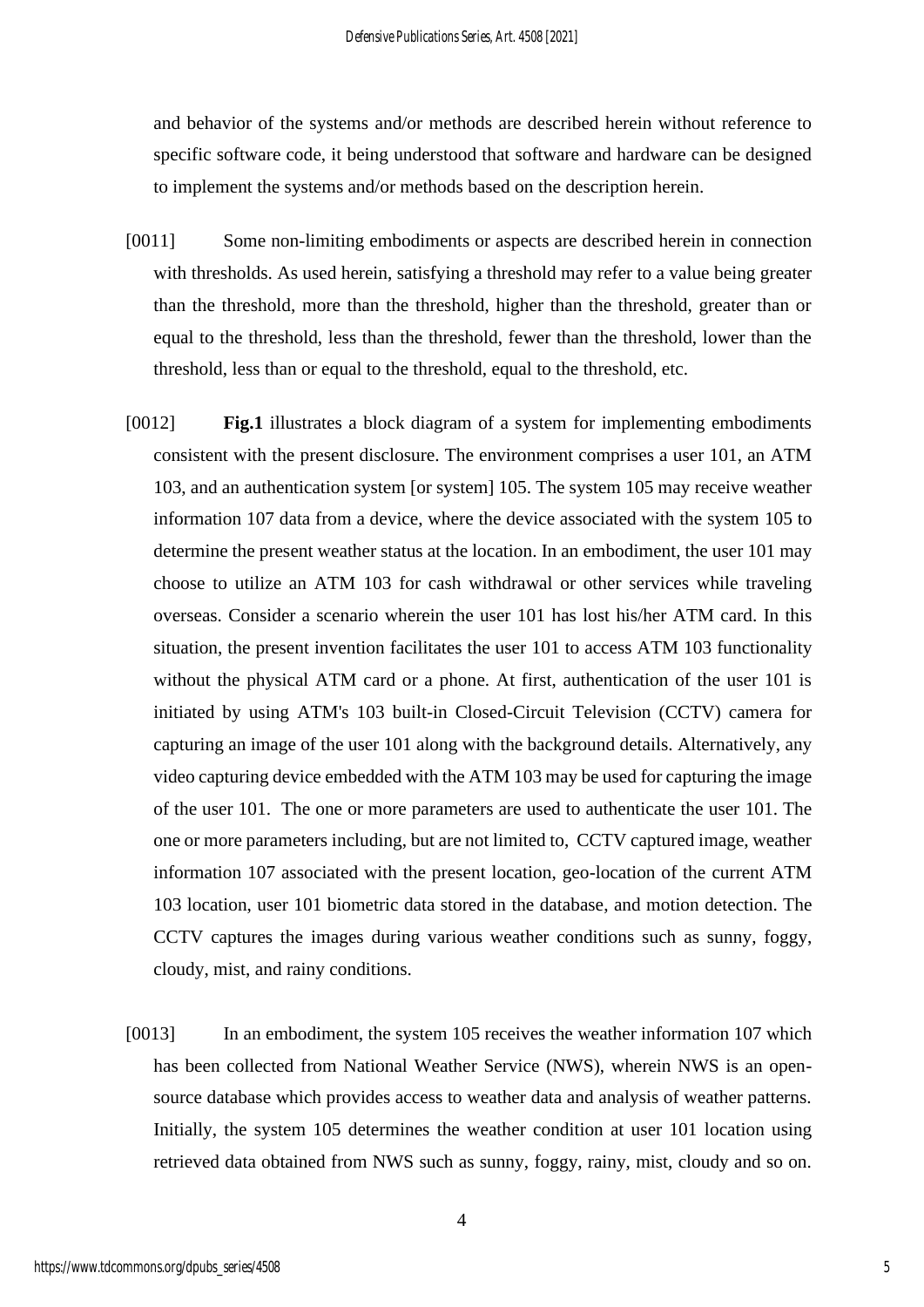The NWS provides weather data in JaveScript Object Notation (JSON) format or in any suitable format. Thereafter, the system 105 detects the weather condition from CCTV captured image and apply the Atmospheric Visibility method by using Convolution Neural Networks (CNN) based approach. CCN is adopted for extracting visibility features from the CCTV captured image. Further, the system 105 correlates the results obtained from NWS to results from CNN. Based on the correlation results, the system 105 assigns a score s1, wherein the score s1 may be one of high score or low score.

[0014] In an embodiment, the system 105 collects a geo-location information from the last ATM transaction performed by the user 101. Thereafter the system 105 compares the last known geo-location to the current ATM 103 geo-location, wherein the last know location are retrieved from call history stored in the server. The system 101 assigns a low score s2 unless the user 101 has traveled overseas tag or an ATM 103 located nearby, wherein the travel tag is assigned when the user 101 traveled overseas. The history of user 101 geolocation is saved in an elastic search, wherein the elastic search is a distributed document store used to store complex data structures. Further, the system 105 compares the last known user 101 location with the current ATM 103 location using the logic defined as below:

[0015] def compare locations(travel tag): current  $location = atm$  location  $last = get\_last\_known()$  # retrieves in call to server distance = get\_distance\_difference(current\_location, last) if !travel tag:  $s2 = distance\_score(distance)$  else:  $s2 = i\frac{s \cdot \text{atm}}{\text{in\_travel\_country}}$ (travel\_tag)

```
 return s2
```
[0016] In an embodiment, a system 105 registers the user 101 biometric information with a picture being captured at the ATM 103. The CCTV captured image comprises the user's biometric information, is forwarded to the server, wherein the biometric information includes the hair color of the user 101, skin color of the user 101, the distance between eyes of the user 101, facial shape, and the like. Thereafter the system 101 uses the captured CCTV image and measures the various characteristics of the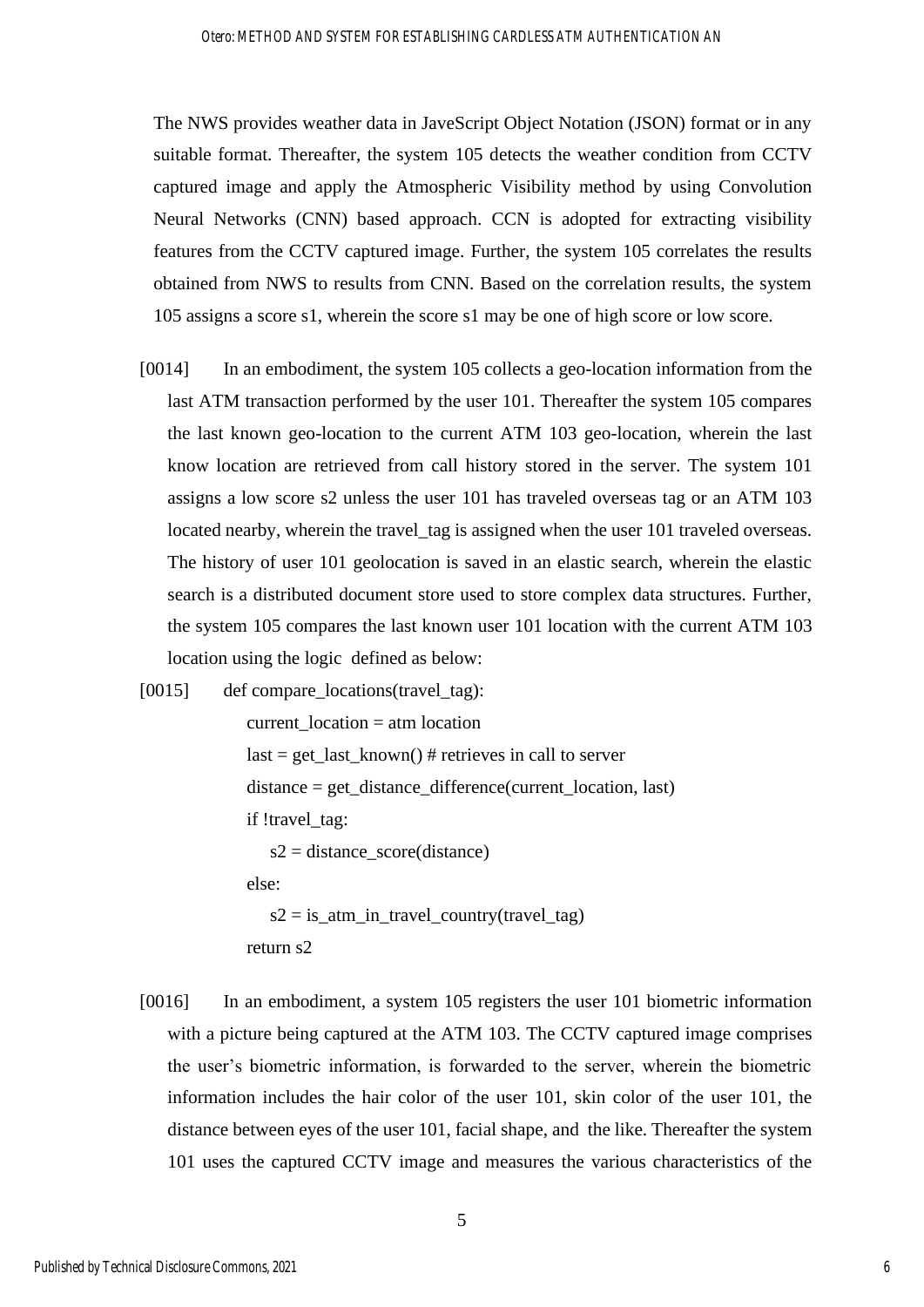user's face before converting it to a homomorphic hash, which is then saved in a keyvalue store database. Thereafter, the homomorphic hash is retrieved using a Permanent Account Number (PAN) as a key. The system 105 converts the CCTV captured image into a new hash and compares it with the hash number stored in a database. Further, the system 105 determines the identical hashes when compared with the hash number stored in the database and the result is stored as a score s3. The verification of the obtained biometric data using PAN is illustrated below:

[0017] def check\_biometrics(camera\_input, pan): # use PAN to identify

 $hash1 = convert_to_hash(camera_input)$  $hash2 = get\_hash(pan)$  $s3 =$  hashes\_match(hash1, hash2) return s3

- [0018] The various biometric feature to homomorphic hash is as follows: Distance between top of head and bottom of chin (f1) Hair color (f2) Skin color (f3) Eye color (f4) Distance between the centers of eye (f5) Height of each ear (f6 and f7) Distance between ears (f8) Width and height of lips (f9 and f10) homomorphic\_hash\_function applied to set of features [f1, f2, f3, f4, f5, f6, f7, f8, f9, f10]
- [0019] In an embodiment, at first, a system 105 identifies the boundary of user 101 from the CCTV camera. Thereafter, the system 105 detects if there is any movement of the user 101 within the boundary. The system 105 verifies the CCTV image captured in front of the camera is a photograph or a real user 101 by using a motion detection, wherein the motion detection can be detected using OpenCV. OpenCV is an opensource computer vision library which is used in processing an image. By using OpenCV, system 105 may verify the boundary in the CCTV captured image. The system 105 detects the CCTV captured image is photograph held near camera by searching for borderlines of paper and then detects the border of user 101 faces.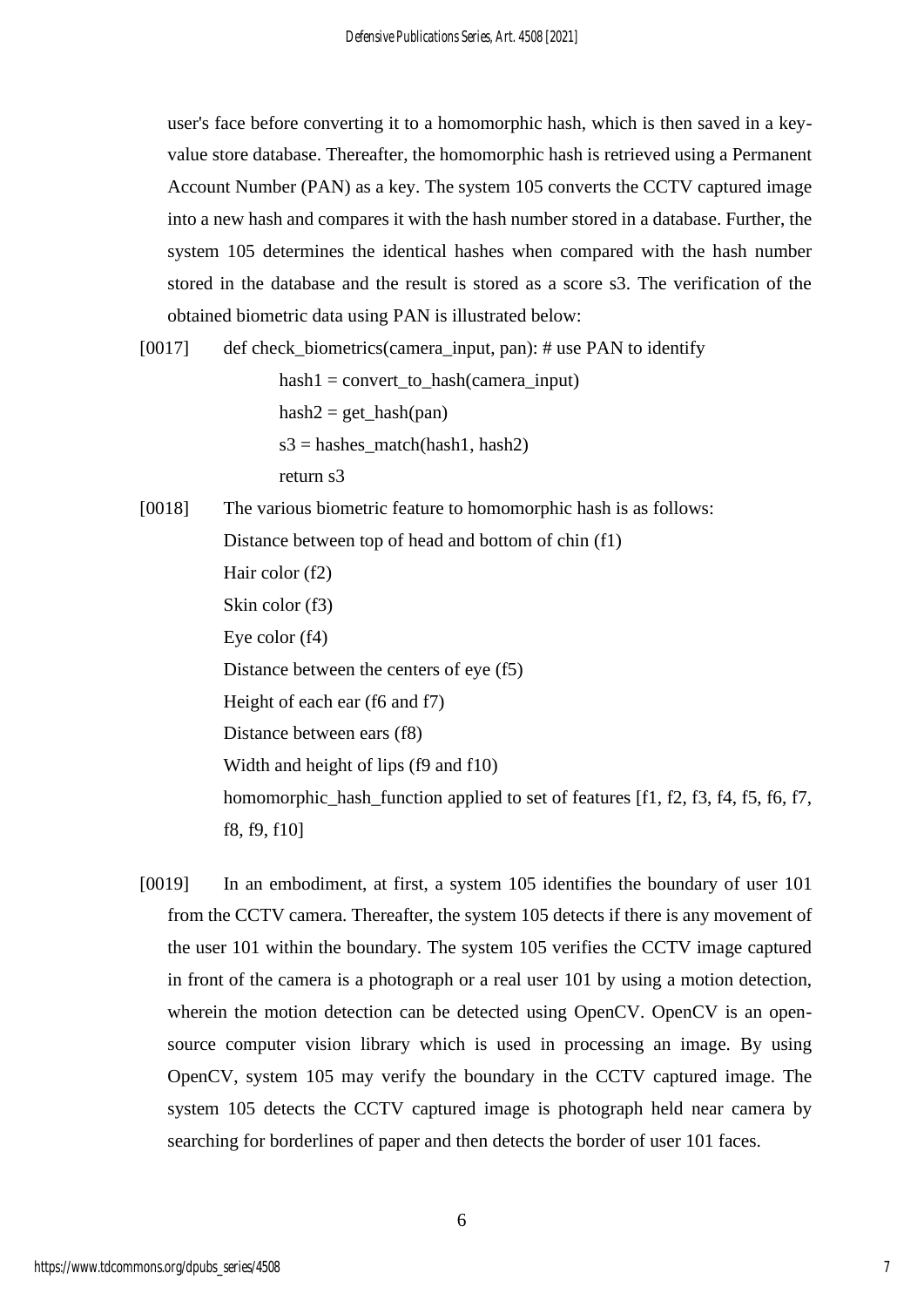[0020] Once the identification is completed, the system 105 then subtracts shadows from the image. Thereafter, the system 105 establishes a motion detection threshold which is appropriate and detects motion. Applying a differential of the background with the users face to detect motion is illustrated below:

diff = background - current\_frame

- [0021] If the differential exceeds a threshold level and there is no paper border, then the presence of user 101 is confirmed. Further, the system 105 stores the result of the motion detection as s4.
- [0022] In an embodiment, the system 105 calculates the frequency of a fraudulent login attempt at authentication by using the probability image of the user 101 say P, where P (s1, s2, s3, s4). The system 105 receives the user 101 PIN after obtaining a high value of probability P and system 105 authenticated the user 101, wherein the value of P is based on the threshold value.
- [0023] **Fig. 2** shows a flowchart illustrating a process for establishing card-less ATM authentication and validating using face detection. **At block 201**, the method comprises capturing an image of a user 101 using a built-in ATM's 103 CCTV camera. **At block 203**, the method comprises determining the weather condition at the current location, wherein the weather condition is obtained from NWS. Thereafter, the method determines the weather condition at user 101 location using retrieved data obtained from NWS such as sunny, foggy, rainy, mist, cloudy, and so on and detects the weather status from CCTV captured image. **At block 205**, the method comprises comparing the previous ATM usage location with the current ATM 103 location. **At block 207**, the method comprises comparing CCTV capture image with the user 101 data stored in the database. The CCTV captured image comprises the user's biometric information, is forwarded to the server. Further, converts the CCTV captured image into a new hash and compares it with the hash number stored in a database. **At block 209**, the method comprises verifying the movements by using motion detection and based on the highest probability values, user 101 is prompted to enter the PIN number. The motion detection verifies the movement of the user 101 in the image captured by the CCTV camera. **At block 211**, access to cash and other possible services upon user PIN authentication. In an embodiment, the present invention facilitates the user 101 to access ATM 103 functionality without the physical ATM card or a phone.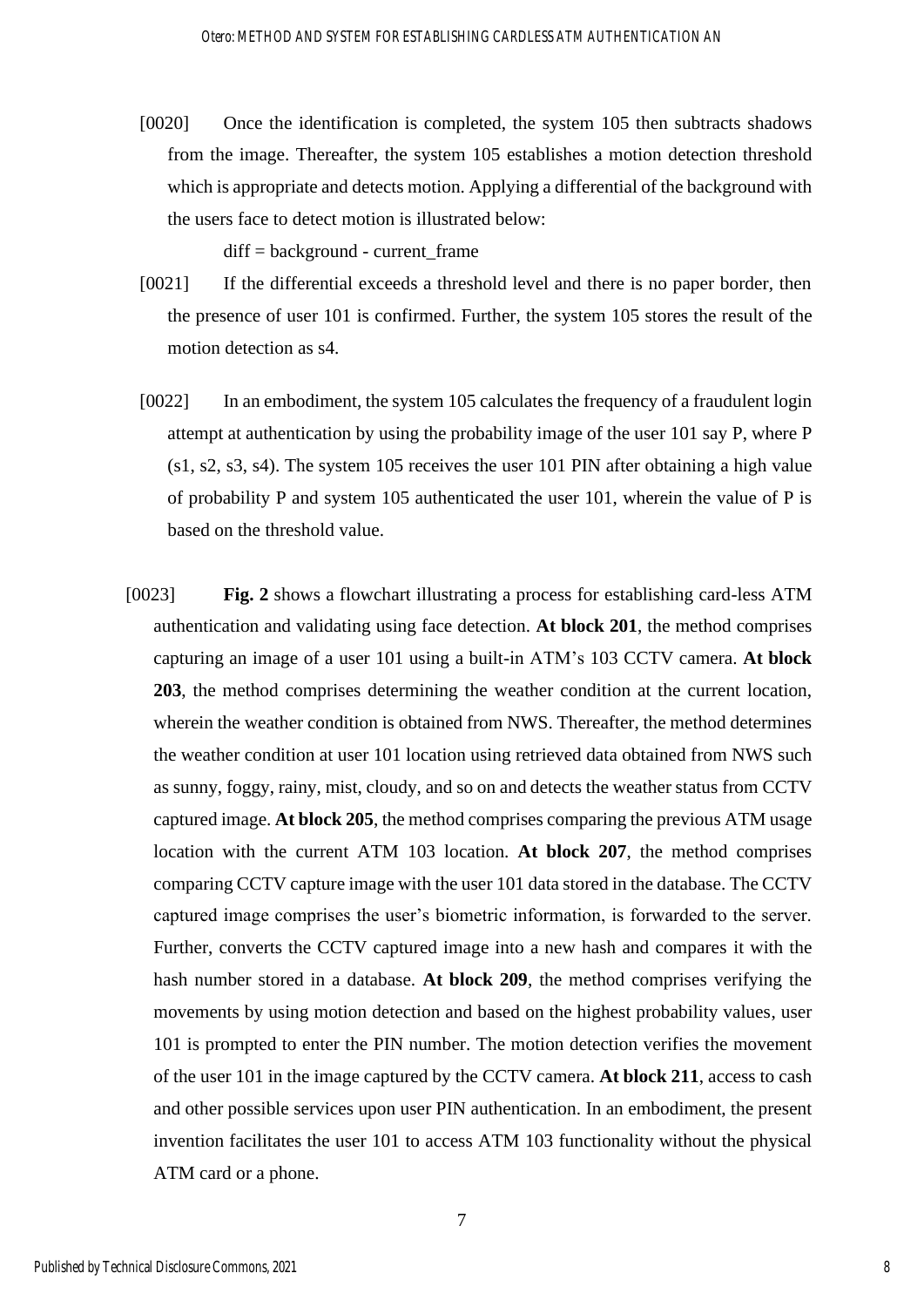#### [0024] Computer System

- [0025] **Fig. 3** illustrates a block diagram of an exemplary computer system for implementing embodiments consistent with the present disclosure.
- [0026] In an embodiment, the computer system 300 may be used to implement the system. The computer system 300 may include a central processing unit ("CPU" or "processor") 302. The processor 302 may include at least one data processor for performing accessible data visualization on a web platform. The processor 302 may include specialized processing units such as, integrated system (bus) controllers, memory management control units, floating point units, graphics processing units, digital signal processing units, etc.
- [0027] The processor 302 may be disposed in communication with one or more input/output (I/O) devices (312 and 313) via I/O interface 301. The I/O interface 301 employ communication protocols/methods such as, without limitation, audio, analog, digital, monoaural, radio corporation of America (RCA) connector, stereo, IEEE-1394 high speed serial bus, serial bus, universal serial bus (USB), infrared, personal system/2 (PS/2) port, bayonet neill-concelman (BNC) connector, coaxial, component, composite, digital visual interface (DVI), high-definition multimedia interface (HDMI), radio frequency (RF) antennas, S-Video, video graphics array (VGA), IEEE 802.11b/g/n/x, Bluetooth, cellular e.g., code-division multiple access (CDMA), highspeed packet access (HSPA+), global system for mobile communications (GSM), longterm evolution (LTE), worldwide interoperability for microwave access (WiMax), or the like, etc.
- [0028] Using the I/O interface 301, the computer system 300 may communicate with one or more I/O devices such as input devices 312 and output devices 313. For example, the input devices 312 may be an antenna, keyboard, mouse, joystick, (infrared) remote control, camera, card reader, fax machine, dongle, biometric reader, microphone, touch screen, touchpad, trackball, stylus, scanner, storage device, transceiver, video device/source, etc. The output devices 313 may be a printer, fax machine, video display (e.g., cathode ray tube (CRT), liquid crystal display (LCD), light-emitting diode (LED),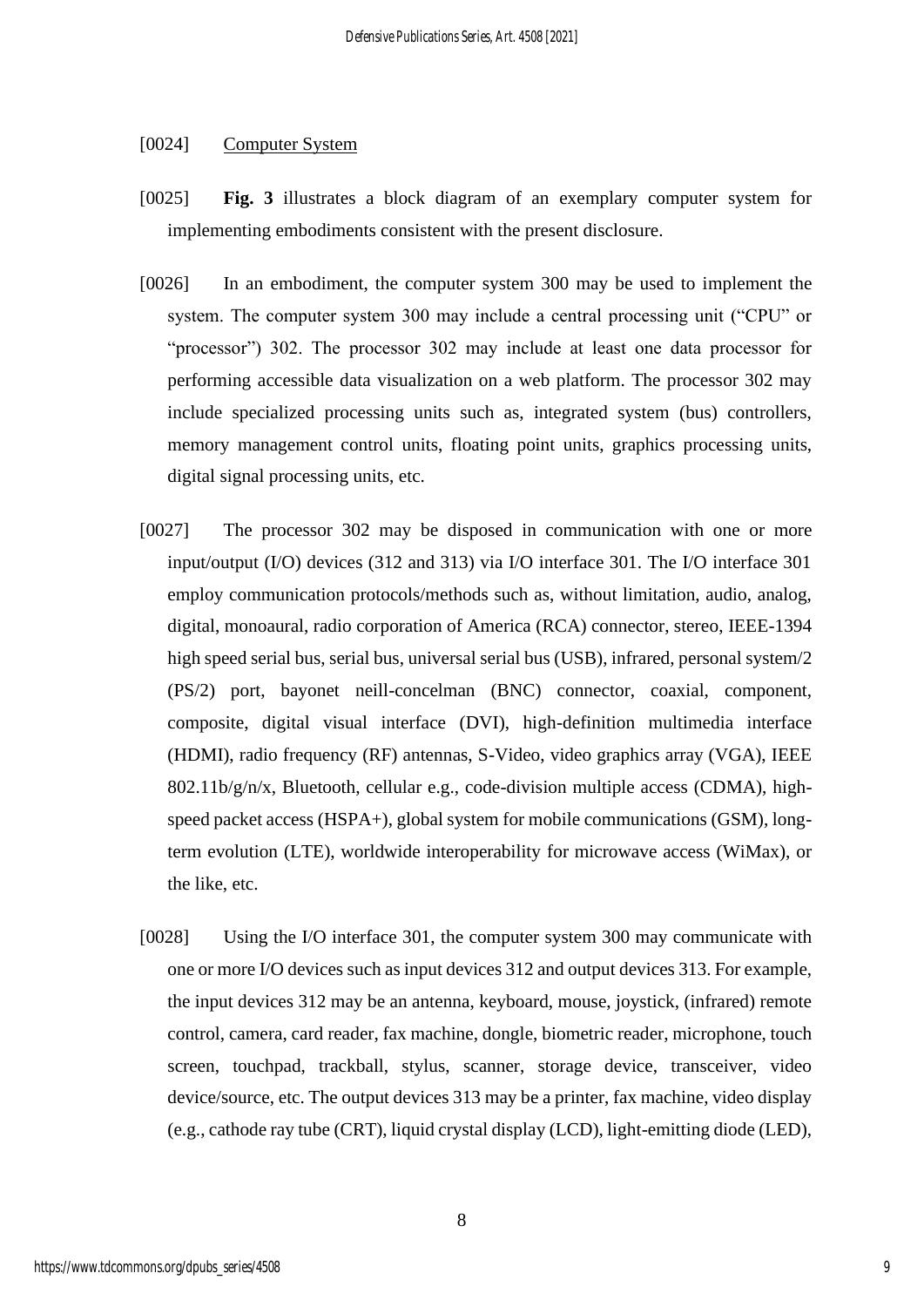plasma, plasma display panel (PDP), organic light-emitting diode display (OLED) or the like), audio speaker, etc.

- [0029] In some embodiments, the processor 302 may be disposed in communication with a communication network 309 via a network interface 303. The network interface 303 may communicate with the communication network 309. The network interface 303 may employ connection protocols including, without limitation, direct connect, ethernet (e.g., twisted pair 10/100/1000 Base T), transmission control protocol/internet protocol (TCP/IP), token ring, IEEE 802.11a/b/g/n/x, etc. The communication network 309 may include, without limitation, a direct interconnection, local area network (LAN), wide area network (WAN), wireless network (e.g., using Wireless Application Protocol), the Internet, etc. Using the network interface 303 and the communication network 309, the computer system 300 may communicate with a database 314, which may be the enrolled templates database 313. The network interface 303 may employ connection protocols include, but not limited to, direct connect, ethernet (e.g., twisted pair 10/100/1000 Base T), transmission control protocol/internet protocol (TCP/IP), token ring, IEEE 802.11a/b/g/n/x, etc.
- [0030] The communication network 309 includes, but is not limited to, a direct interconnection, a peer to peer (P2P) network, local area network (LAN), wide area network (WAN), wireless network (e.g., using Wireless Application Protocol), the Internet, Wi-Fi and such. The communication network 309 may either be a dedicated network or a shared network, which represents an association of the different types of networks that use a variety of protocols, for example, hypertext transfer protocol (HTTP), transmission control protocol/internet protocol (TCP/IP), wireless application protocol (WAP), etc., to communicate with each other. Further, the communication network 309 may include a variety of network devices, including routers, bridges, servers, computing devices, storage devices, etc.
- [0031] In some embodiments, the processor 302 may be disposed in communication with a memory 305 (e.g., RAM, ROM, etc. not shown in FIGURE 3) via a storage interface 304. The storage interface 304 may connect to memory 305 including, without limitation, memory drives, removable disc drives, etc., employing connection protocols such as, serial advanced technology attachment (SATA), integrated drive electronics (IDE), IEEE-1394, universal serial bus (USB), fiber channel, small computer systems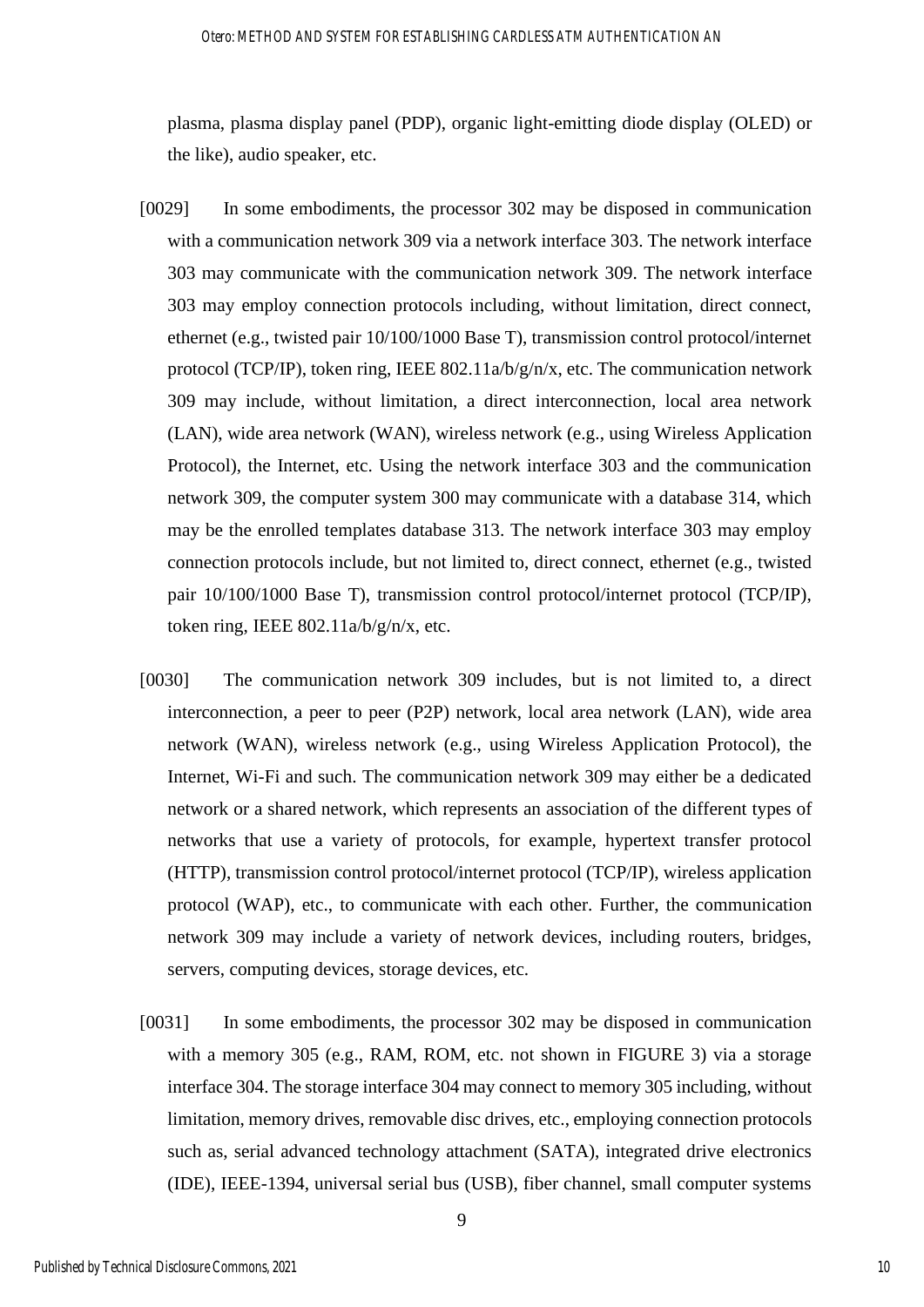interface (SCSI), etc. The memory drives may further include a drum, magnetic disc drive, magneto-optical drive, optical drive, redundant array of independent discs (RAID), solid-state memory devices, solid-state drives, etc.

- [0032] The memory 305 may store a collection of program or database components, including, without limitation, user interface 306, an operating system 307, etc. In some embodiments, computer system 300 may store user/application data, such as, the data, variables, records, etc., as described in this disclosure. Such databases may be implemented as fault-tolerant, relational, scalable, secure databases such as Oracle or Sybase.
- [0033] The operating system 307 may facilitate resource management and operation of the computer system 300. Examples of operating systems include, without limitation, Apple<sup>TM</sup> Macintosh <sup>TM</sup> OS  $X^{TM}$ , UNIX<sup>TM</sup>, Unix-like system distributions (e.g., Berkeley Software Distribution (BSD), FreeBSD<sup>TM</sup>, Net BSD<sup>TM</sup>, Open BSD<sup>TM</sup>, etc.), Linux distributions (e.g., Red Hat<sup>TM</sup>, Ubuntu<sup>TM</sup>, K-Ubuntu<sup>TM</sup>, etc.), International Business Machines (IBM<sup>TM</sup>) OS/2<sup>TM</sup>, Microsoft Windows<sup>TM</sup> (XP<sup>TM</sup>, Vista/7/8, etc.), Apple iOS<sup>TM</sup>, Google Android<sup>TM</sup>, Blackberry<sup>TM</sup> operating system (OS), or the like. In some embodiments, the computer system 300 may implement web browser 308 stored program components. Web browser 308 may be a hypertext viewing application, such as Microsoft<sup>TM</sup> Internet Explorer<sup>TM</sup>, Google Chrome<sup>TM</sup>, Mozilla Firefox<sup>TM</sup>, Apple<sup>TM</sup> Safari<sup>TM</sup>, etc. Secure web browsing may be provided using secure hypertext transport protocol (HTTPS), secure sockets layer (SSL), transport layer security (TLS), etc. Web browsers 308 may utilize facilities such as  $A JAX$ , DHTML,  $A dobe^{TM}$  Flash, Javascript, Application Programming Interfaces (APIs), etc.
- [0034] According to some non-limiting embodiments or aspects, a computer program product including at least one non-transitory computer-readable medium including one or more instructions.
- [0035] The illustrated steps are set out to explain the exemplary embodiments shown, and it should be anticipated that ongoing technological development will change the manner in which particular functions are performed. These examples are presented herein for purposes of illustration, and not limitation. Further, the boundaries of the functional building blocks have been arbitrarily defined herein for the convenience of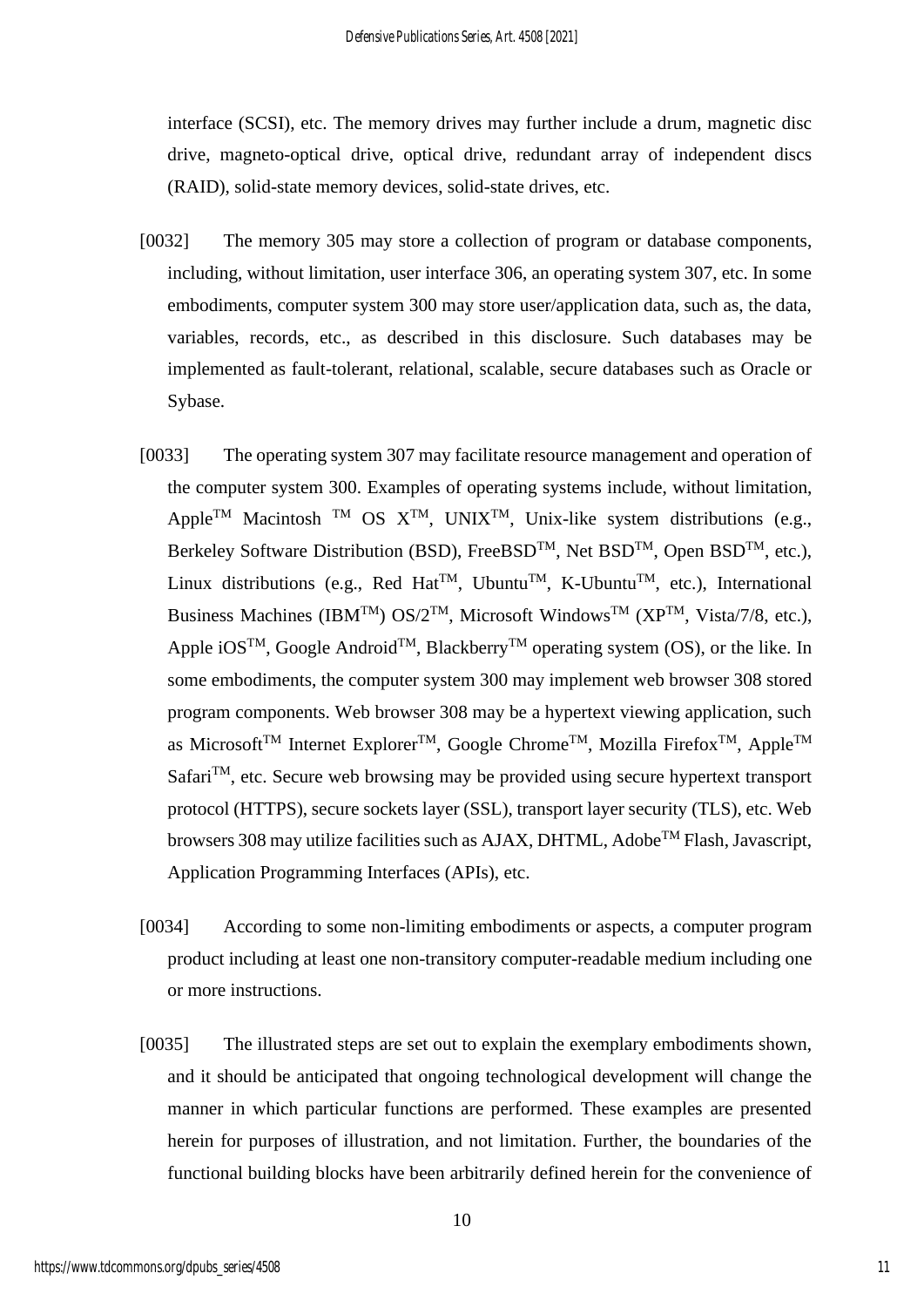the description. Alternative boundaries can be defined so long as the specified functions and relationships thereof are appropriately performed. Alternatives (including equivalents, extensions, variations, deviations, etc., of those described herein) will be apparent to persons skilled in the relevant art(s) based on the teachings contained herein. Such alternatives fall within the scope and spirit of the disclosed embodiments. Also, the words "comprising," "having," "containing," and "including," and other similar forms are intended to be equivalent in meaning and be open ended in that an item or items following any one of these words is not meant to be an exhaustive listing of such item or items, or meant to be limited to only the listed item or items. It must also be noted that as used herein, the singular forms "a," "an," and "the" include plural references unless the context clearly dictates otherwise.

- [0036] Furthermore, one or more computer-readable storage media may be utilized in implementing embodiments consistent with the present disclosure. A computer readable storage medium refers to any type of physical memory on which information or data readable by a processor may be stored. Thus, a computer readable storage medium may store instructions for execution by one or more processors, including instructions for causing the processor(s) to perform steps or stages consistent with the embodiments described herein. The term "computer readable medium" should be understood to include tangible items and exclude carrier waves and transient signals, i.e., are non-transitory. Examples include random access memory (RAM), read-only memory (ROM), volatile memory, non-volatile memory, hard drives, CD ROMs, DVDs, flash drives, disks, and any other known physical storage media.
- [0037] Finally, the language used in the specification has been principally selected for readability and instructional purposes, and it may not have been selected to delineate or circumscribe the inventive subject matter. Accordingly, the disclosure of the embodiments of the disclosure is intended to be illustrative, but not limiting, of the scope of the disclosure.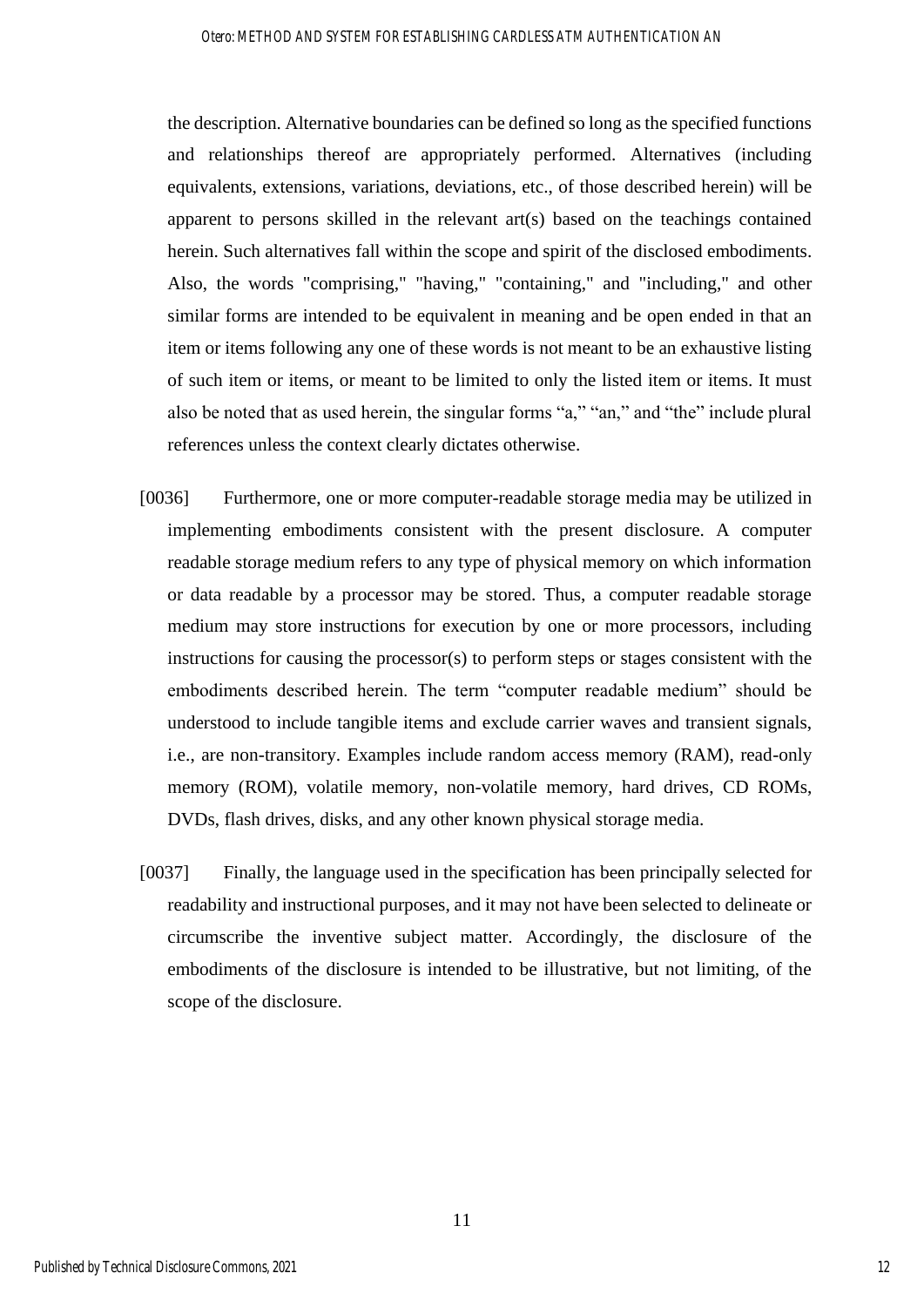### **METHOD AND SYSTEM FOR CARDLESS ATM AUTHENTICATION AND VALIDATION USING FACE DETECTION**

#### **ABSTRACT**

The present disclosure relates to a method and system for card-less Automated Teller Machine (ATM) authentication and validation using face detection. The cardholder's image is captured using the ATM's built-in cameras. Determine the weather condition at the present location obtained from National Weather Services and correlate with the CCTV captured image. Thereafter compare the CCTV captured image with the user data stored in a database. Further, verify the user movements by using a motion detection method, and based on verification, user is prompted to enter a PIN number to authenticate the transaction. Based on the PIN number authentication, the user is allowed to access cash or other possible services. Allowing cardless/phoneless ATM transactions assist the user to get access to their money even if they have misplaced their cards, phone, or wallet.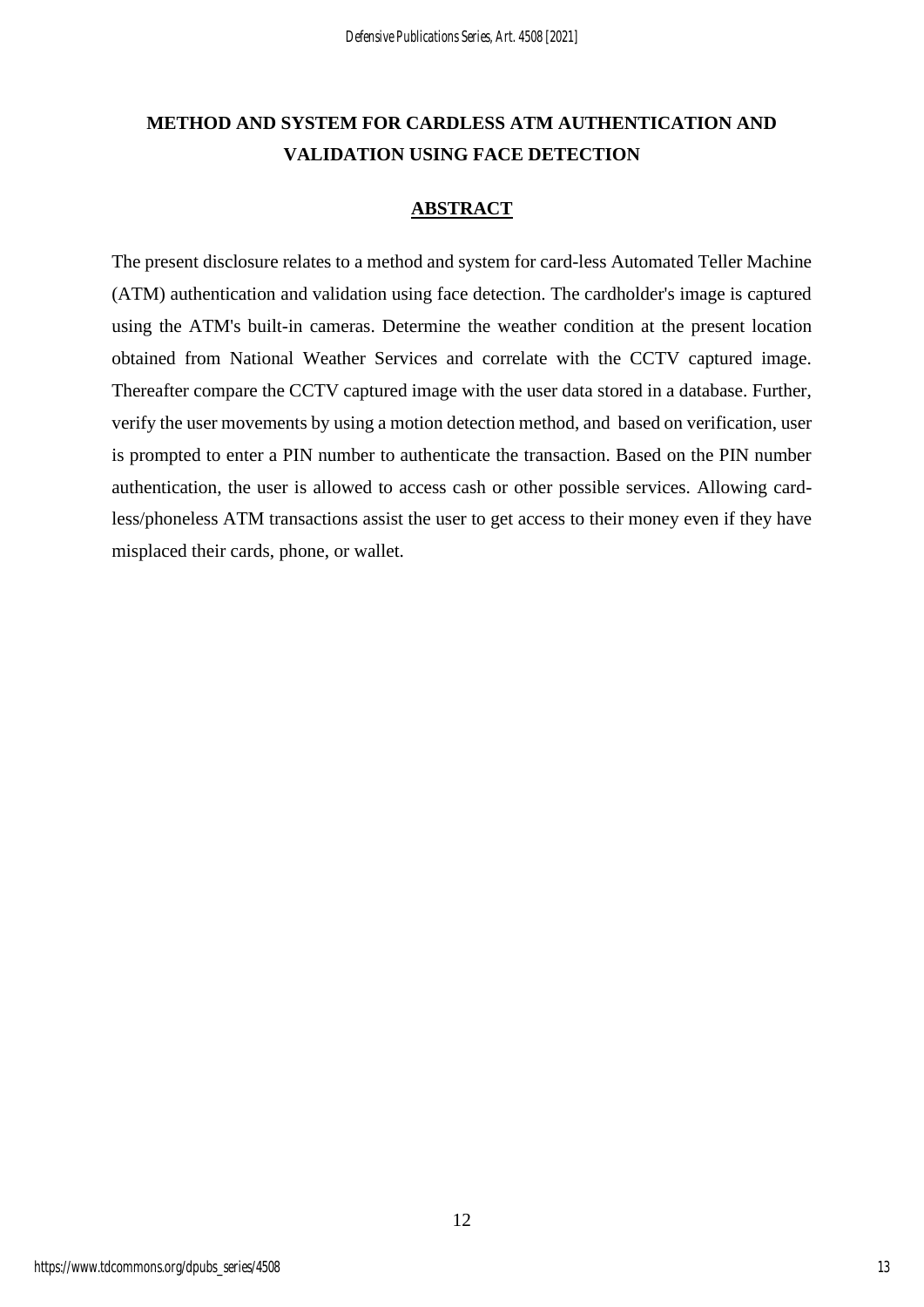

**Fig. 1**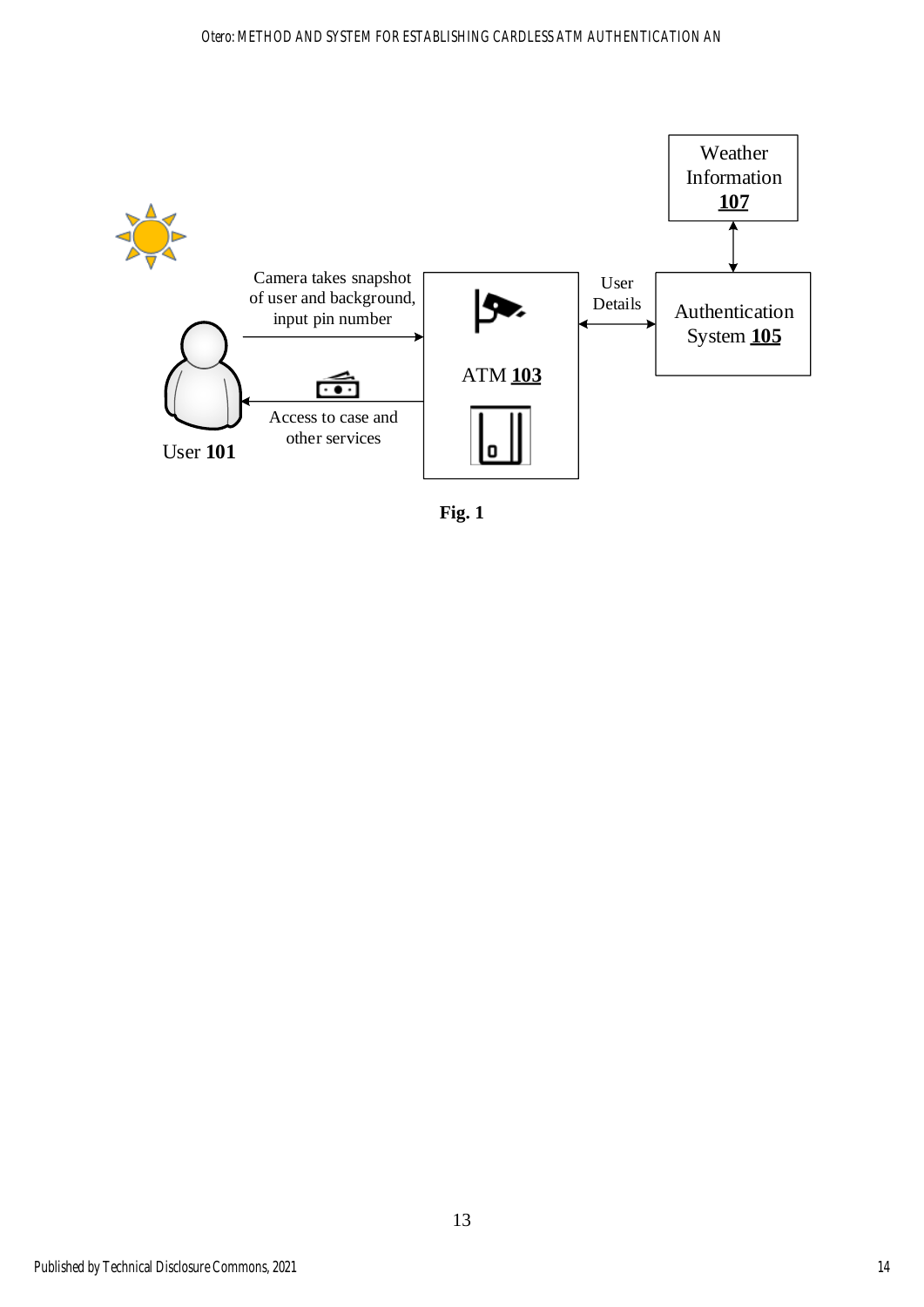